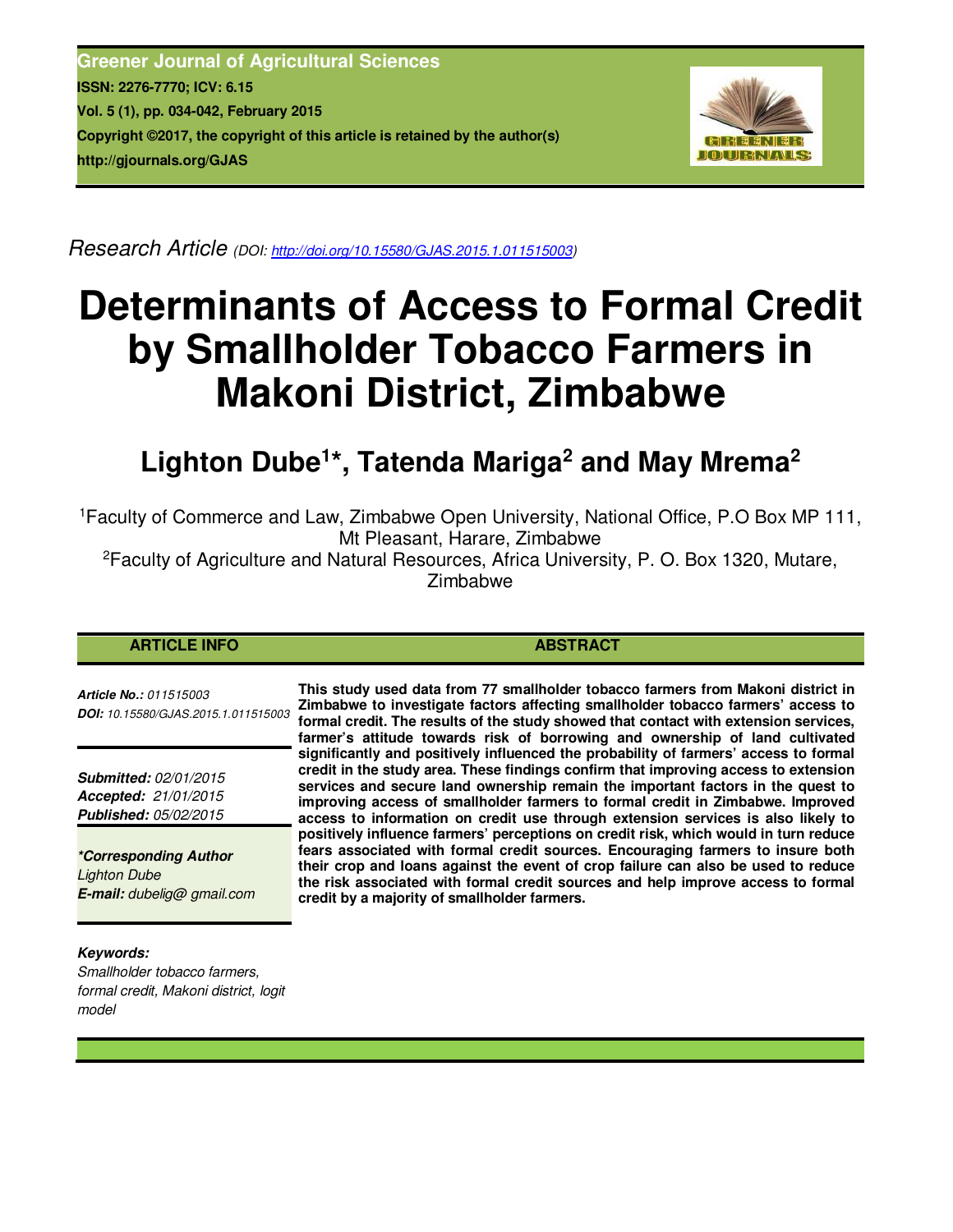#### **INTRODUCTION**

Access to formal credit by smallholder farmers is one of the key drivers of economic development, which can help break the vicious circle of poverty in most agriculture based developing economies. Zimbabwe in recent years, has witnessed increased calls for greater development and efficiency of financial systems which are vital in allocating credit to farming households. Governments the world over frequently strive to provide cheap credit to the agricultural sector through subsidies and policies such as reducing the interest rate on borrowing. According to Delgado (1995) and Zeller *et. al.* (1997), easing potential capital constraints through the granting of credit reduces the opportunity costs of capital-intensive assets relative to family labor. This then encourages the adoption of labor-saving, higher-yielding technologies which in turn increases land and labor productivity, which is crucial in encouraging development.

Access to credit affects households' welfare through three different pathways (Zeller *et. al.,* 1997). The first pathway is through the alleviation of the capital constraints on agricultural households. For agricultural households, expenditures on agricultural inputs, food and essential non-food items are incurred during the planting and vegetative growth periods of crops, whereas returns are received only after the crops are harvested several months later. As a result, most households show a negative cash flow during the growing season and credit access therefore can drastically raise the capability of households with no or few savings to meet their financial needs for agricultural inputs and productive investments. The second pathway is through increasing a household's risk-bearing ability and through altering its risk-coping strategy. Carter (1984) and Rosenzweig and Binswanger (1993) as cited by Tang *et. al.* (2010) established that access to credit could also increase rural poor households' willingness to adopt new technologies that raise both mean levels and reduce riskiness of income. The third pathway is through enabling access to credit for consumption smoothing. This together with the second pathway affect the resilience of households in bearing production and consumption risks (Diagne and Zeller, 2001).

Abdhalla and Ebaidalla (2012) note that agricultural finance is a decisive factor input in farming operations as it helps poor farmers to maintain consumption of basic necessities, adopt advanced technology and raise their incomes. Access to credit is therefore seen as a vital tool to enhance agricultural productivity, to encourage economic development and thereby alleviating poverty. Zeller and Sharma (1998) also view the provision of credit to rural population as a very effective strategy for poverty reduction. Komicha and Öhlmer Bo (2007) also found that credit constraint not only affects the purchasing power of farmers to procure farm inputs and cover operating costs in the short run, but also their capacity to make farm-related investments as well as risk behaviour in technology choice and adoption. These, in turn, have influence on the technical efficiency of the farmers which is critical in addressing smallholder productivity.

However despite all the potential positive contribution of agriculture finance to economic development and poverty reduction, the major problem with credit amongst formal institutions is that it is not easily available to farmers due to the institutions lending policies which make access difficult through complicated application procedures and credit restrictions. In Zimbabwe, in particular, lack of collateral, high interest rates, liquidity problem and lack of insurance which can be used as a guarantee, have been cited as the major challenges facing Zimbabwean smallholder farmers in accessing formal credit (Zimbabwe Farmers Union, 2011). The Zimbabwe Tobacco Association (2011) also noted that most financial institutions in Zimbabwe had no viable funding available to agriculture let alone to the tobacco sub-sector.

This study aims at identifying the determinants of access to formal credit by smallholder tobacco farmers in Makoni district of Zimbabwe. The study also aims to provide policy recommendations to the decision makers for taking appropriate actions towards increasing access to formal credit by smallholder tobacco farmers in Zimbabwe.

#### **LITERATURE REVIEW**

#### **Empirical Studies on Determinants of Access to Credit**

A number of factors explain why households' access to credit is sometimes limited. Doan *et. al.* (2010) found that married household heads tend to avoid informal credit, whereas the better communicating households borrow more from formal credit lenders. On the other hand, Hussien (2007) indicated that farm households are more likely to prefer the informal sector to the formal sector with respect to flexibility in rescheduling loan repayments in times of unexpected income shocks.

Doan *et. al.* (2010) found that the likelihood of credit constraints increases with distance to the nearest banks, which suggests that supply-side interventions could help in overcoming credit constraints. Okurut (2001) also found that the location of the financial service providers and their conditions greatly influence the probability of access. Komicha (2007) found that farm households are discouraged to borrow from the credit sector if it is located farther away. This is due to the monetary costs of transaction incurred, especially transportation cost, which increase with lender-borrower distance and in turn raises the effective cost of borrowing at otherwise relatively lower interest rate in the sector. Sarap (2000) suggests that high transaction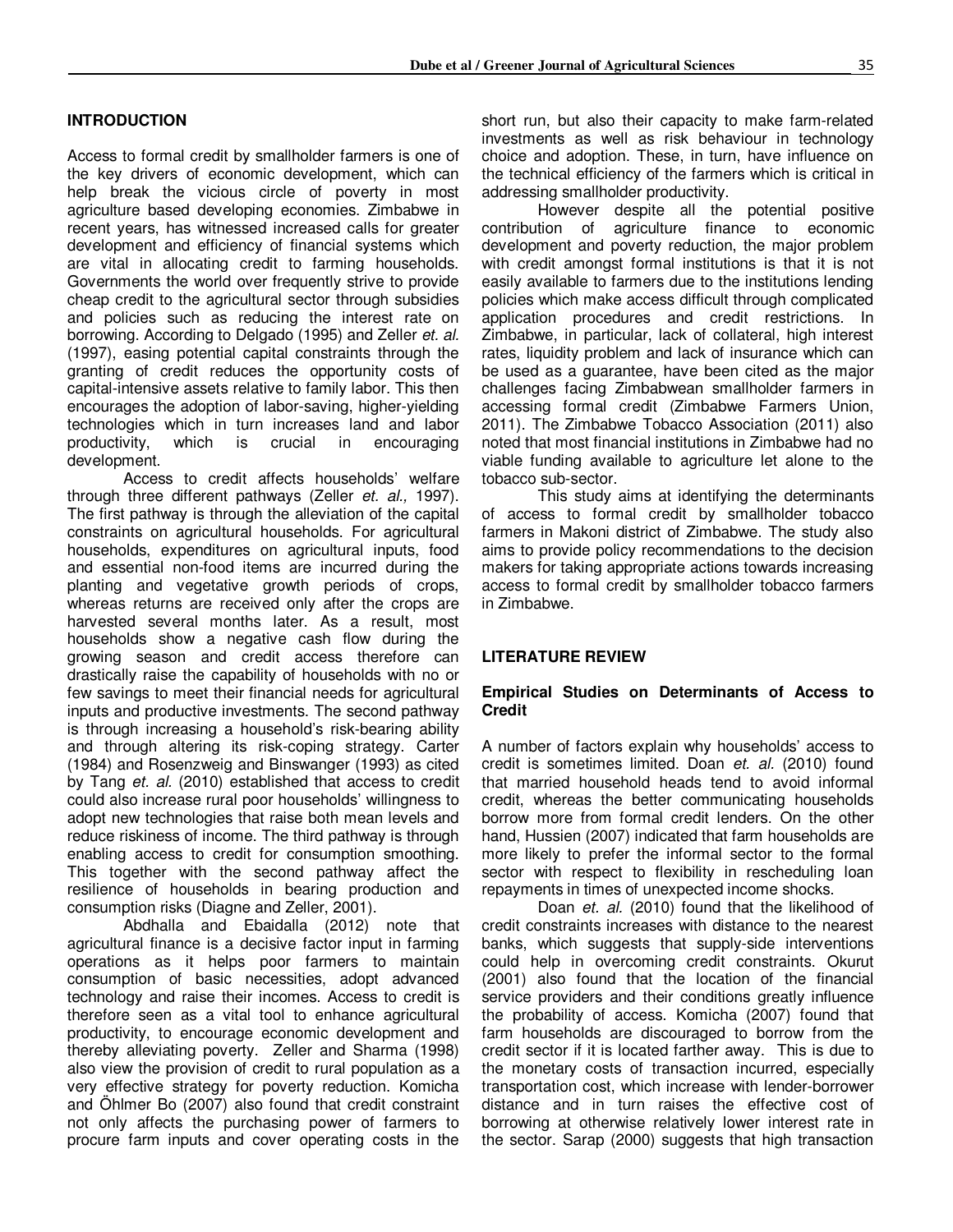costs do not only increase the effective interest rate but also deter potential small borrowers from approaching financial institutions for credit. Sarap (2000) went on to suggest that policies should be directed both towards reducing the overall transaction costs of formal loans to small farmers, and towards improved collection processes.

Amjad and Hasnu (2007) found the tenure status, family labor, literacy status, off-farm income, value of non-fixed assets and infrastructure quality to be the most important variables in determining access to formal credit. They also found that the total operated area, family labor, literacy status and off-farm income are significantly related to the determination of credit status of smallholder farmers from informal sources. Land tenure status was found to be the single most important variable determining credit status. On the other hand, Oboh and Ekpebu (2010) found that farmer's age, educational level, farm size and household size, length of loan delay and visitation by bank officials significantly affected the rate of credit allocation to farmers.

Duy (2011, 2012) in a study in Vietnam, found that access to credit was positively related to a larger family with relatively more dependants and that households with larger landholding had a higher probability of borrowing. The study also found that

personal characteristics such as level of education, marital status and involvement in village work were important factors. Higher educated household heads, and those involved in village work borrowed larger sums.

Abdalla and Ebiadalla (2012) found that access of farmer to the formal credit institution is positively influenced by family size; experience of the household head in credit use; ownership of adequate collateral; and participation of the household head in training/extension activities. They also found that age of household head; distance travelled by farmer to the lending institution; farm size; number of the household males who are less than 17 years old-all these negatively affect the access to formal credit institutions. Large households had better chances to access formal credit, because it is expected that it has more earning members fulfilling a collateral requirements.

#### **RESEARCH METHODOLOGY**

#### **Study Area**

This study was conducted in Makoni district of Manicaland province. Makoni district is located in northeastern Zimbabwe. It is primarily a farming district and the chief cash crop is tobacco.



**Figure 1: Map of Manicaland Province showing Makoni District**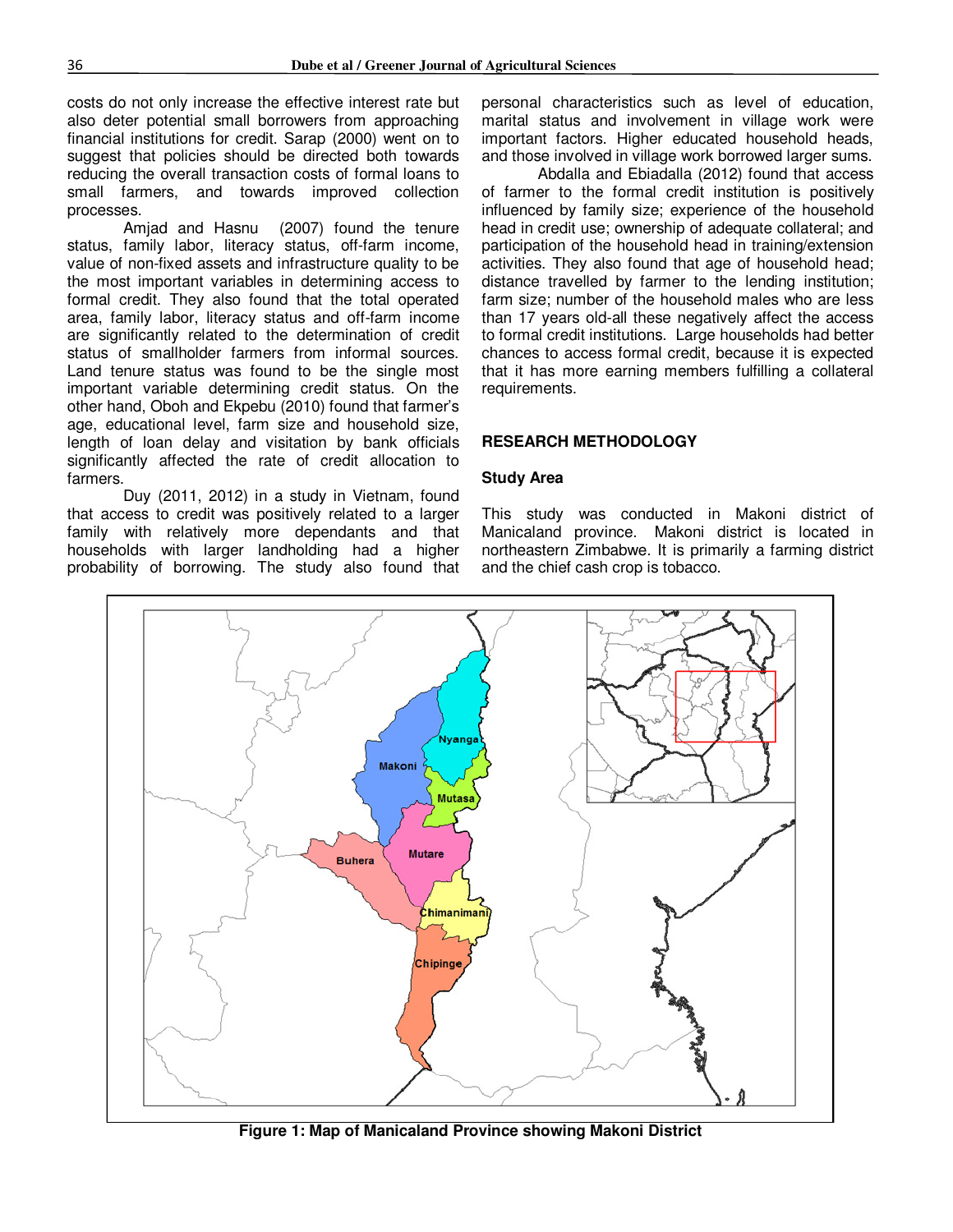#### **Data Collection and Analysis**

Data were collected using a pre-tested structured questionnaire from a random sample of 77 farmers in November 2012. Data were analyzed using descriptive statistics and inferential statistics. The descriptive statistics used were frequency counts, percentages and means, while the inferential statistical tool used was the logit regression model. The logit model is the recommended method for understanding the association between explanatory variables and a binary dependent variable (Greene, 2008; Hosmer and Limeshow, 2000; Long and Freese, 2006). Since the access to formal credit by tobacco farmers is a dichotomous or binary dependent variable, with the option of access to formal credit or no access to formal credit, the binary logistic regression model was applied. The logistic regression model explores the socio-economic factors influencing the access to formal credit by tobacco farmers. Accordingly, access to formal credit in the study area is influenced by a set of independent variables and it is specified as follows:

 $Y_i/1-Y_i = \beta_0 + \beta_1 X_{1i} + \beta_2 X_{2i} + \beta_3 X_{3i} + \dots$  β<sub>*k*</sub> $X_{ki} + \mu_i$ 

Where the subscript *i* means the *ith* observation in the sample. Y is the probability that a household has access to formal credit and (1-Y) is the probability that a household does not have access to formal credit. Bo is the intercept term and  $β_1$ ,  $β_2$ ,  $β_3$ , ...  $β_k$  are the coefficients of the independent variables  $X_1$ ,  $X_2$ ,  $X_3$ , …..Xk.

In the analysis of the hypothesis of this study, access to formal credit (ACREDIT) was considered in relation to nine socio-economic explanatory variables; namely age of household head (AGE), sex of household head (SEX), family labour (FAMLAB), extension services contact (EXTCONT), experience in credit use from formal sources (EXPCRED), area cultivated (AREACULT), land ownership (LANDOWN), total livestock owned (LIVOWN) and attitude towards risk of accessing credit (RISKTAK). The determinant variables were defined as follows:

**Age of household head (AGE):** It is a continuous variable, measured in years. It is defined as the age of the head of household.

**Sex of household head (SEX):** This is a dummy variable that assumes a value of "1" if the head of the household is male and "0" otherwise. According to Fletschner and Kenney (2011), rural women's access to financial resources is limited by biased lending practices that consider them smaller, less experienced and therefore less attractive clients.

**Family labour (FAMLAB):** This refers to the total number of family members with the potential of working on the farm and was measured in man equivalent. The

larger the number of family labour available, the more labour force available for production. The more the labour force available means less costs required for hired labour hence credit demand decreases. Therefore, family labor was hypothesized to have negative impact on access to credit.

**Extension contact (EXTCONT):** This refers to the number in days of contact with an extension officer that the household had within the year. Households with frequent extension contact are expected to have better knowledge and more information on credit use that will increase the demand for formal credit. It was therefore hypothesized that this variable positively influences farmer's access to use formal credit.

**Experience in credit use from formal sources (EXPCRED):** This refers to the number in years that a farmer has used credit from a formal credit institution. A household with more experience in formal credit use will have a higher tendency towards using the formal credit sources. This variable is assumed to have a positive influence on the dependant variable (Hossain, 1988, Zeller, 1994 and Yehuala, 2008).

**Area cultivated (AREACULT):** This refers to the total land size cultivated by the household and it is measured in hectares (ha). It is a continuous variable and it's expected that the larger the land cultivated, the more labour required which demands more capital which can be raised through access to credit (Yehuala, 2008, Amjad and Hasnu, 2007).

**Land ownership (LANDOWN):** This refers to whether a farmer is using his/her own land for tobacco production or is renting land from other farmers for the purpose of producing tobacco. This is a dummy variable that assumes a value of "1" if farmer is producing tobacco using own land and "0" otherwise. It is hypothesized that farmers who produce tobacco on own land have better chances of accessing formal credit than farmers who farm on rented land (Mohieldin and Wright, 1994).

**Total livestock owned (LIVOWN):** This is the total number of livestock owned by the household. Livestock is considered as an asset that can be liquidated or used as security in the case of crop failure. A household with a higher number of livestock is considered wealthier and has a higher income base and has more money available. Such a household would therefore be less likely to go for credit hence this variable was assumed to have a negative influence on a farmers access to credit (Yehuala, 2008).

**Attitude towards risk of accessing credit (RISKTAK):**  A farmers' attitude towards risk is another factor that will affect whether a farmer will access credit or not. Farmers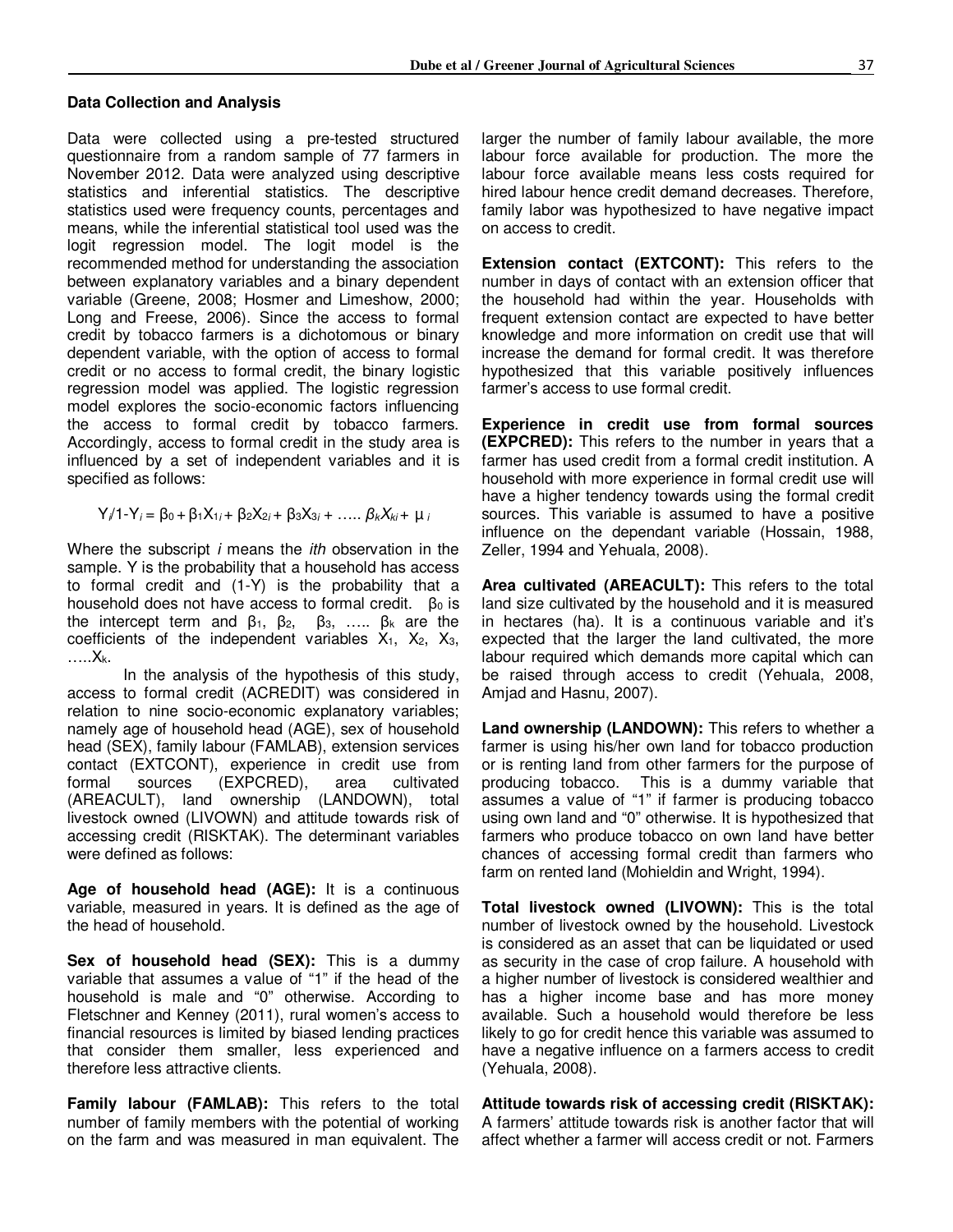who view credit as very risky will not take it up even when available; however some view it as risky but will still take up the credit facility if available. Those that do not take up credit due to the risk factor do so due to fear of seasonal changes or crop failure. This factor will be measured based on the farmer's positive or negative perception. This is a dummy variable which takes "1" if they respond as they don't fear risk to take loans and "0" otherwise. Therefore, it was expected that farmers who are risk averse will not demand credit and it negatively affects access to use credit from the formal credit institutions.

#### **RESULTS AND DISCUSSION**

From the sampled households, 31 households had access to formal credit while the remainder had no access. The average age of the household heads was

44.9 years. The minimum and maximum ages were 26 and 77 years respectively. The average age of farmers with access to formal credit was 47.7 years and for farmers with no access to formal credit was 43.1 years. Household heads with a higher average age are expected to have more experience and exposure to farming and credit use, which in turn increases their access to credit.

The sample consisted of 85.7% of male headed households and 14.3% of female headed households (Table 1). This portrays the general ownership of farms by sex in Africa, where most households are headed by male farmers. The numbers of female headed households that had access to formal credit was less than that of male headed households. The implication is that male headed households have more access to formal credit as compared to the female headed households.

| Table T. Genuel Status by Clean access group |                        |                        |                           |      |                |      |  |  |
|----------------------------------------------|------------------------|------------------------|---------------------------|------|----------------|------|--|--|
| <b>Gender Status</b>                         |                        | Farmers with access to | Farmers with no access to |      | Total $(N=77)$ |      |  |  |
|                                              | formal credit $(N=31)$ |                        | formal credit $(N=46)$    |      |                |      |  |  |
|                                              |                        | %                      |                           | %    |                | %    |  |  |
| Female                                       |                        | 9.7                    |                           | 7.4  |                | 14.3 |  |  |
| Male                                         | 28                     | 90.3                   | 38                        | 82.6 | 66             | 85.7 |  |  |

Source: Survey Data, 2012

The average family size of the respondents' households was found to be 4 persons. The largest family size was 7 and the smallest was 1. From the total sampled household, 58.1% of farmers with access to formal credit had a family size of  $4 - 6$  people and  $60.9\%$  of farmers with no access to formal credit had a family size of  $1 - 3$ people (Table 2).

| $1.4910$ El 11080011018 01E0 My 010811 800000 group |   |                                                  |                        |      |    |      |  |  |
|-----------------------------------------------------|---|--------------------------------------------------|------------------------|------|----|------|--|--|
| Household Size                                      |   | Farmers with access to Farmers with no access to | Total (N=77)           |      |    |      |  |  |
|                                                     |   | formal credit $(N=31)$                           | formal credit $(N=46)$ |      |    |      |  |  |
|                                                     |   | %                                                |                        | %    |    | %    |  |  |
| 1-3                                                 |   | 29.0                                             | 28                     | 60.9 | 37 | 48.1 |  |  |
| $4 - 6$                                             | 8 | 58.1                                             | 18                     | 39.1 | 36 | 46.7 |  |  |
| >6                                                  |   | 12.9                                             |                        |      |    | 5.2  |  |  |
|                                                     |   |                                                  |                        |      |    |      |  |  |

#### **Table 2: Household size by credit access group**

Source: Survey Data, 2012

The average number of children for farmers with access to formal credit was 4.5 while that of farmers with no access was 3.4. The mean family labour available for farmers with access to formal credit and for those with no access to formal credit was 3.3 and 2.8 man-days respectively. The mean family labour is lower than the average number of children for both categories of farmers because some of the children are still young to provide family labour. The average family labour available for female and male headed households was 4.35 and 3.8 man-days respectively.

About 64.5% of farmers with access to formal credit reported that the available family labour was insufficient for effective production and therefore have to source out labour from elsewhere when it is necessary. The remainder, 35.5% of the farmers with access to formal credit reported that the available family labour was sufficient. These figures show that labour is in short supply to the majority of the farmers in the study area. Labour shortage increases the demand for hired labor, which increases operating expenses to farmers and in turn also increases the need for credit. The survey results also indicated that 30.4% and 69.6% of the farmers with no access to formal credit had insufficient and sufficient family labour respectively.

 The ratio of the dependant family members to economically active members was 0.44. Dependant family members in this study are defined as children under the age of 13, disabled persons and adults older than 64 years. Dependant family members affect sufficiency because dependants are not expected to work on the farm as labour.

The results also show that 83.1% of the respondents had extension contact, while 16.9% did not have contact with any extension agents. The average number of extension contact days for farmers with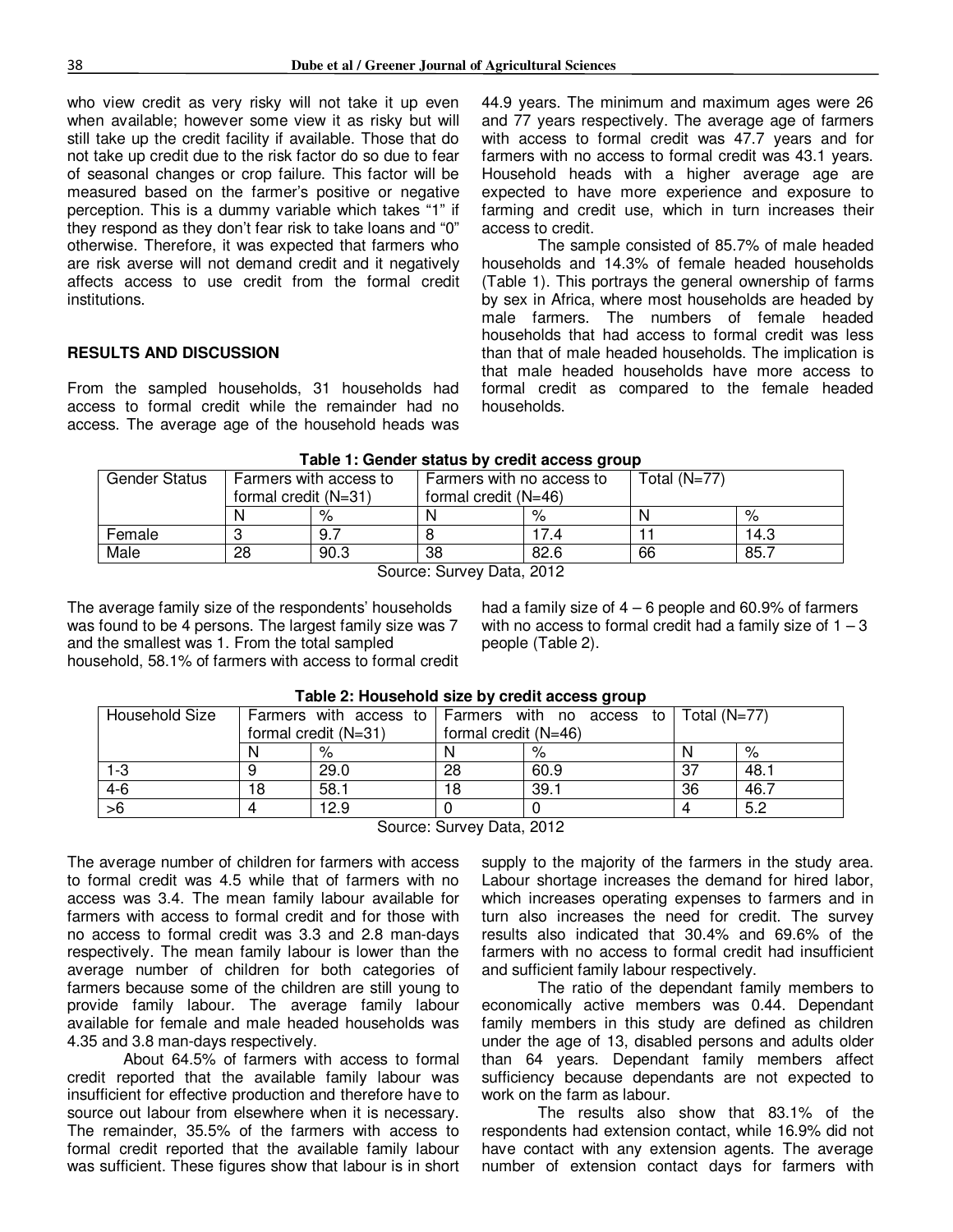access to formal credit and for farmers with no access to formal credit was 5.16 and 2.34 days per year respectively. Farmers with access to formal credit had more extension contact days than those with no access and were therefore more exposed to farming and credit use information through the extension agents. The average extension contact days for female headed households and male headed households were 0.72 days and 2.45 days per annum. On the other hand, from all the sampled respondents 54.5% of female headed households and 84.8% of male headed households were provided extension services from the extension agents although the extent of the contact is small.

The number of years experience in credit use varied amongst the sampled households with 70.1% of the sampled households having experience in credit use. The average number of years of credit experience for all sampled households was 1.7 years. Farmers with access to formal credit had an average experience in credit use of 1.9 years and those with no access to formal credit had an average experience of 1.1 years. The lower level of experience in credit use by farmers with no access to formal credit could possibly limit their access to formal credit facilities as most financial institutions check the production history of the farmers.

With regards to the literacy level, 81.8% of the sampled households were literate while 18.2% were illiterate (Table 3). Ninety percent of the farmers with access to formal credit were literate while 76% of the farmers with no access to formal credit were literate. This may probably mean that literate farmers have more exposure to the external environment and information which helps them easily associate to credit sources and hence gain access to credit.

|                          |                      |                      |                      | . .                        |                |      |
|--------------------------|----------------------|----------------------|----------------------|----------------------------|----------------|------|
| Literacy status          | <b>Farmers</b>       | with<br>access<br>to | Farmers              | with<br>access<br>no<br>to | Total $(N=77)$ |      |
|                          | formal credit (N=31) |                      | formal credit (N=46) |                            |                |      |
|                          | <sup>N</sup>         | %                    |                      | %                          | N              | %    |
| Literate                 | 28                   | 90.3                 | 35                   | 76. .                      | 63             | 81.8 |
| Illiterate               |                      | 9.7                  |                      | 23.9                       | 4              | 18.2 |
| $\sim$<br>$\sim$<br>---- |                      |                      |                      |                            |                |      |

#### **Table 3: Literacy status by credit access group**

Source: Survey Data, 2012

Almost sixty-five percent of farmers with access to formal credit are cultivating 4-7 hectares compared to just 24 percent of farmers with no access to formal credit (Table 4). Only seven percent of farmers with access to

formal credit are cultivating less than 4 hectares compared to 46 percent of the farmers with no access to formal credit.

|         |  |                      |                                |                        |      | $\sim$      |    |                |
|---------|--|----------------------|--------------------------------|------------------------|------|-------------|----|----------------|
| Area    |  |                      | cultivated Farmers with access | to Farmers with no     |      | access to I |    | Total $(N=77)$ |
| (ha)    |  | formal credit (N=31) |                                | formal credit $(N=46)$ |      |             |    |                |
|         |  | N                    | %                              |                        | %    |             | N  | %              |
| $\lt 4$ |  |                      | 6.5                            | 21                     | 45.7 |             | 23 | 29.9           |
| $4 - 7$ |  | 20                   | 64.5                           |                        | 23.9 |             | 31 | 40.2           |
|         |  |                      | 29.0                           | 14                     | 30.4 |             | 23 | 29.9           |
|         |  |                      |                                |                        |      |             |    |                |

#### **Table 4: Area cultivated status by credit access group**

Source: Survey Data, 2012

Most farmers undertake both crop and livestock production activities, with 86.4% of the sampled respondents owning livestock. The livestock produced by the farmers is used either as food for the household or is sold to provide income for the household which can be used to purchase inputs for farming or used for basic consumption in the family. Some livestock like the

donkeys are used as transport in which they pull trailers of tobacco to barns or to the main road for public transportation to the auction floors. The mean number of livestock holding amongst the sampled households was 4.1 and the farmers with access to formal credit possessed relatively more livestock than those with no access to formal credit (Table 5).

| Table 5: Livestock holding by credit user group |                                               |                         |            |  |  |  |  |  |  |
|-------------------------------------------------|-----------------------------------------------|-------------------------|------------|--|--|--|--|--|--|
| Livestock Type                                  | Farmers with access to Farmers with no access |                         | Mean Total |  |  |  |  |  |  |
|                                                 | formal credit $(N=31)$                        | to formal credit (N=46) |            |  |  |  |  |  |  |
| Cattle                                          | 4.2                                           | 2.3                     | 3.8        |  |  |  |  |  |  |
| Donkeys                                         | 0.9                                           | 1.3                     | 1.1        |  |  |  |  |  |  |
| Goats                                           | 2.4                                           | 4.1                     | 3.6        |  |  |  |  |  |  |
| Chickens                                        | 5.1                                           | 4.8                     | 5.0        |  |  |  |  |  |  |
| <b>Mean Total Livestock</b>                     | 4.3                                           | 3.9                     | 4.1        |  |  |  |  |  |  |

### **Table 5: Livestock holding by credit user group**

Source: Survey Data, 2012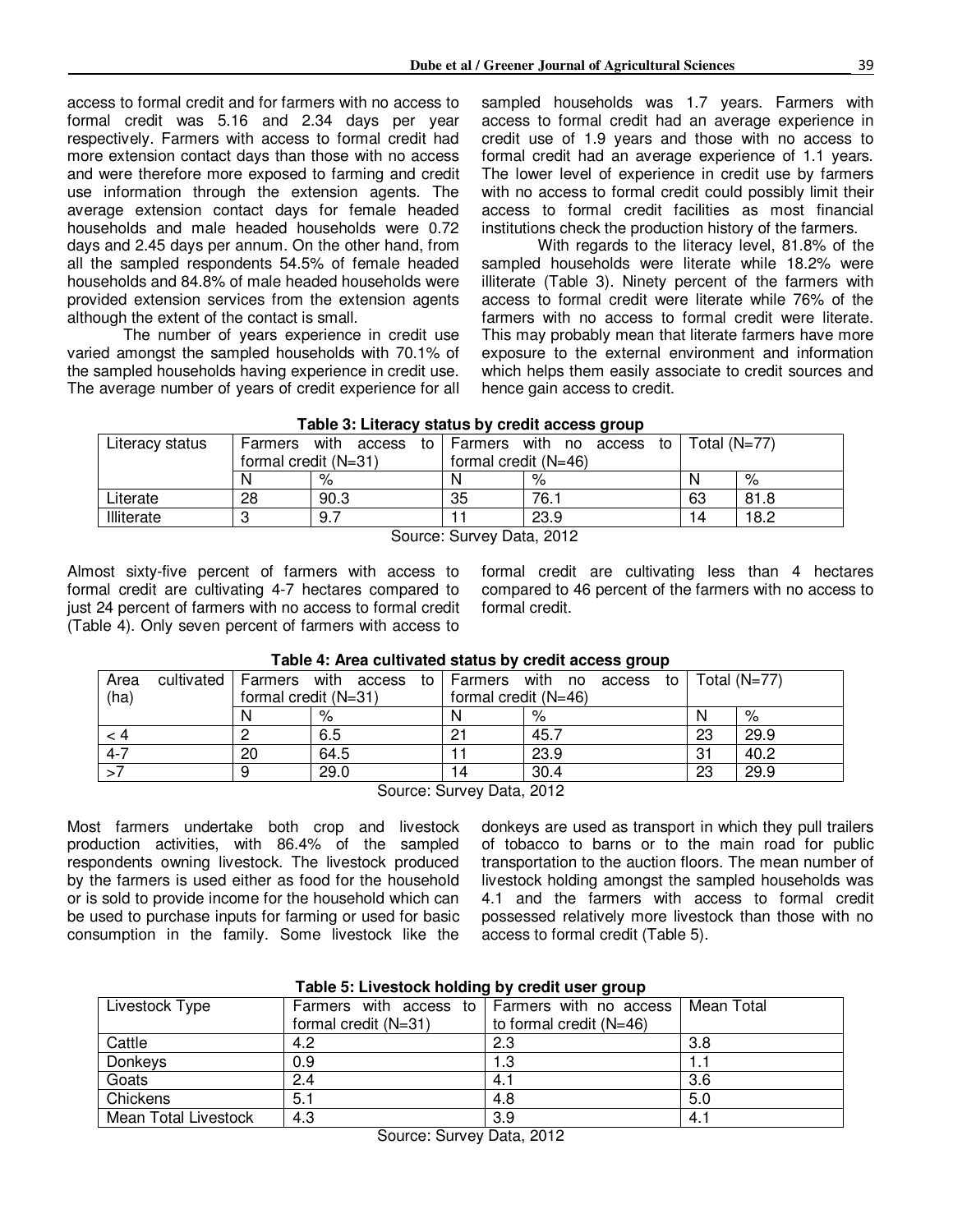The study also assessed the attitudes of the farmers towards risk associated with formal credit. About 52% of the total sampled households indicated that they do not want to take the risk of borrowing from formal financial institutions (Table 6). Amongst the farmers with access to formal credit, 35.5% indicated that it was risky borrowing from formal financial sources while 63% of the farmers with no access to formal credit indicated that borrowing from formal financial sources was risky and feared taking the risk that comes with borrowing.

The results also showed that male and female headed households have different perceptions on the risk associated with borrowing. Ninety-one percent of the female headed households and 29% of the male headed households thought borrowing was risky. The result indicates that the majority of the female headed households fear the risk of repayment, while the majority of the male headed households have a different opinion. This difference in opinions may be one of the problems for lower participation of women in the formal credit market.

|                                 | יים כי          |                  |                  |                 |               |                      |            |        |       |      |
|---------------------------------|-----------------|------------------|------------------|-----------------|---------------|----------------------|------------|--------|-------|------|
|                                 | Farmers         | with             |                  | Farmers with no |               | Female headed        | Male       | headed | Total |      |
|                                 |                 | access to formal | access to formal |                 | households    |                      | households |        |       |      |
|                                 | credit $(N=31)$ |                  |                  | credit $(N=46)$ |               | $(N=66)$<br>$(N=11)$ |            |        |       |      |
| Attitude towards risk           |                 |                  |                  |                 |               |                      |            |        |       |      |
|                                 | N               | %                | N                | %               | N             | $\%$                 | N          | $\%$   | N     | $\%$ |
| Risky                           | 11              | 35.5             | 29               | 63.0            | 10            | 90.9                 | 19         | 28.8   | 40    | 52   |
| Not                             | 20              | 64.5             | 17               | 37.0            |               | 9.1                  | 47         | 71.2   | 37    | 48   |
| Risky                           |                 |                  |                  |                 |               |                      |            |        |       |      |
| Perception on lending procedure |                 |                  |                  |                 |               |                      |            |        |       |      |
|                                 | N               | %                | N                | $\%$            | N             | $\%$                 | N          | %      | N     | $\%$ |
| Problem                         | 13              | 41.9             | 22               | 47.8            |               | 63.6                 | 29         | 43.9   | 35    | 45.5 |
| Not<br>a                        | 18              | 58.1             | 24               | 52.3            | 4             | 36.4                 | 37         | 56.1   | 42    | 55.5 |
| problem                         |                 |                  |                  |                 |               |                      |            |        |       |      |
|                                 |                 |                  |                  | $\sim$ $\sim$   | $\sim$ $\sim$ | $\sim$               |            |        |       |      |

**Table 6: Household opinion on credit risk and lending procedures** 

Source: Survey Data, 2012

Farmers were also asked to give their opinion on the lending procedures used by formal credit sources. Fiftyfive percent of the households indicated that the lending procedures were not a problem (Table 6). Fifty-eight percent of the farmers with access to formal credit and 52.2% of the farmers with no access to formal credit indicated that the lending procedures were not a problem. The majority of the credit users and the non users thought that the lending procedure was not a problem because most sampled households get their loans from tobacco merchants who have simpler lending procedures and requirements when compared to those of formal commercial banks.

 On the other hand, 63.6% of the female headed households and 43.9% of the male headed households viewed the lending procedure as a problem. Hence, the result shows that women find the lending procedure more difficult as compared to man. This could be another reason for lack of women's participation in formal credit markets.

#### **Determinants of tobacco farm households access to formal credit**

The results of the logit regression model show that attitude towards risk (ATTRISK), extension contact days (EXTCONT) and land ownership (LANDOWN) were important factors influencing smallholder tobacco farmers access to formal credit in the study area (Table 7). The age of the head of household (AGE), sex of the head of household (SEX), area cultivated (AREACULT), experience in credit use (EXPCRED), family labour (FAMLAB) and livestock ownership (LIVOWN) do not significantly influence access to formal credit by smallholder tobacco farmers in the study area.

Contact with extension services significantly and positively influences smallholder tobacco farmers access to formal credit. The results show that on average, an increase of a farmer's contact with extension services by one day increases a farmer's probability of accessing formal credit by 0.06. This is consistent with apriori expectations and findings of Abdalla and Ebaidalla (2012).

Land ownership (LANDOWN) was found to positively and significantly influence access to formal credit by smallholder tobacco farmers in the study area. On average, ownership of the cultivated tobacco land increases a farmer's probability of access to formal credit by 33 percent when compared to farmers who cultuivate rented farms. This result was consistent with *a priori* expectations and the findings of previous studies by Mohieldin and Wright (1994) and Amjad and Hasnu (2007).

Farmers attitude towards risk of borrowing (ATTRISK) was found to have a significant and positive effect on a farmers access to formal credit. A positive attitude towards risk of borrowing increases the probability of a farmer's access to formal credit by 30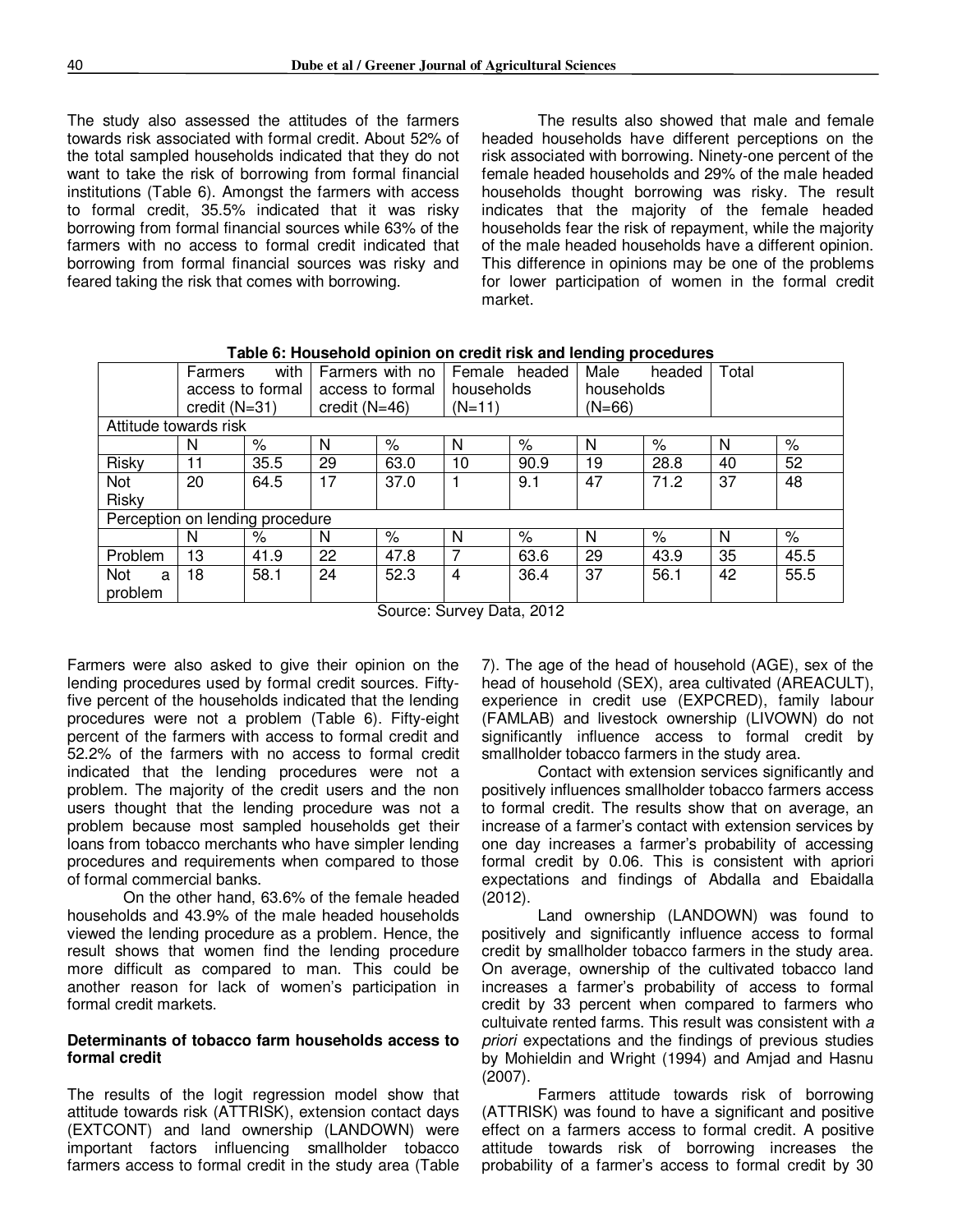percent. This result is consistent with the findings of Miller and Ladman (1983).

| Variable                    | Coefficient | Std. Error |          | Sig   |  |  |  |  |  |
|-----------------------------|-------------|------------|----------|-------|--|--|--|--|--|
| <b>CONSTANT</b>             | $-0.144$    | 0.151      | $-0.951$ | 0.345 |  |  |  |  |  |
| <b>AGE</b>                  | 0.004       | 0.003      | 1.529    | 0.131 |  |  |  |  |  |
| <b>SEX</b>                  | $-0.142$    | 0.088      | $-1.610$ | 0.112 |  |  |  |  |  |
| <b>ATTRISK</b>              | 0.302       | 0.075      | 4.050    | 0.000 |  |  |  |  |  |
| <b>EXP</b>                  | 0.009       | 0.024      | 0.381    | 0.705 |  |  |  |  |  |
| <b>EXTCONT</b>              | 0.060       | 0.012      | 5.177    | 0.000 |  |  |  |  |  |
| <b>FARMLAB</b>              | 0.007       | 0.018      | 0.361    | 0.719 |  |  |  |  |  |
| <b>FARMSIZE</b>             | 0.008       | 0.016      | 0.537    | 0.593 |  |  |  |  |  |
| <b>LANDOWN</b>              | 0.331       | 0.078      | 4.236    | 0.000 |  |  |  |  |  |
| <b>LIVEOWN</b>              | $-0.018$    | 0.012      | $-1.578$ | 0.119 |  |  |  |  |  |
| <b>Statistics:</b>          |             |            |          |       |  |  |  |  |  |
| No. of observations = $77$  |             |            |          |       |  |  |  |  |  |
| $F(9, 67) = 25.31$          |             |            |          |       |  |  |  |  |  |
| $Prob > F = 0.0000$         |             |            |          |       |  |  |  |  |  |
| $R - squared = 0.773$       |             |            |          |       |  |  |  |  |  |
| Adj. R-squared = $0.742$    |             |            |          |       |  |  |  |  |  |
| Dependent Variable: ACREDIT |             |            |          |       |  |  |  |  |  |

#### **CONCLUSION AND RECOMMENDATIONS**

This study investigates the determinants of access to formal credit by smallholder tobacco farmers of Makoni district in Zimbabwe. The findings indicate that contact with extension services, attitude towards risk of borrowing and ownership of cultivated land significantly and positively influences access to formal credit in the study area. Other socio-economic factors (the age of the head of household, sex of the head of household, area cultivated, experience in credit use, family labour and livestock ownership) do not significantly influence access to formal credit by smallholder tobacco farmers in the study area. The study recommends that there is need to improve access to extension services for tobacco farmers and also to provide extension related information to farmers as this increases the probability of access to formal credit. Provision of credit related information through extension services is also likely to change the risk attitude towards credit for those farmers who are not currently accessing formal credit. Those that do not take up credit due to the risk factor mainly do so due to fear of seasonal changes or crop failure. This fear of crop failure which results in farmers avoiding formal credit sources can be mitigated through encouraging farmers to ensure both their crop and loans against the event of crop failure.

#### **COMPETING INTEREST**

I declare that amongst all the three authors, there are no competing interests.

#### **AUTHOR CONTRIBUTION**

All the three authors contributed equally in the production of this manuscript.

#### **REFERENCES**

- Abdalla, E. M. and Ebaidalla, E. M. (2012). Determinants of small farmer's access to formal credit institutions in Kassala state, East Sudan. *University of Kassala Journal, First Issue, April 2012.*
- Amjad. S and Hasnu SAF (2007). Smallholders' access to rural credit: Evidence from Pakistan. *The Labore Journal of economics*. Vol. 12(2): 1-25
- Binswanger, H., Khandker, S. and Rosenzweig, M. (1989). *How infrastructure and financial institutions affect agricultural output and investment in India*. World Bank, Washington D. C. World Bank Working Paper No. 163.
- Delgado, C. L. (1995). *Africa's changing agricultural development strategies: Past and present paradigms as a guide to the future*. International Food Policy Research Institution, Washington D. C. Agriculture, and the Environment Discussion Paper 3.
- Diagne, A. (1999). *Determinants of households' access to and participation in formal and informal credit market in Malawi*. International Food Policy Research Institution, Washington D. C. FCND Discussion Paper No. 67
- Diagne, A. and Zeller, M. (2001). *Access to credit and its impact on welfare in Malawi*. International Food Policy Research Institute, Washington D. C. Research report 116